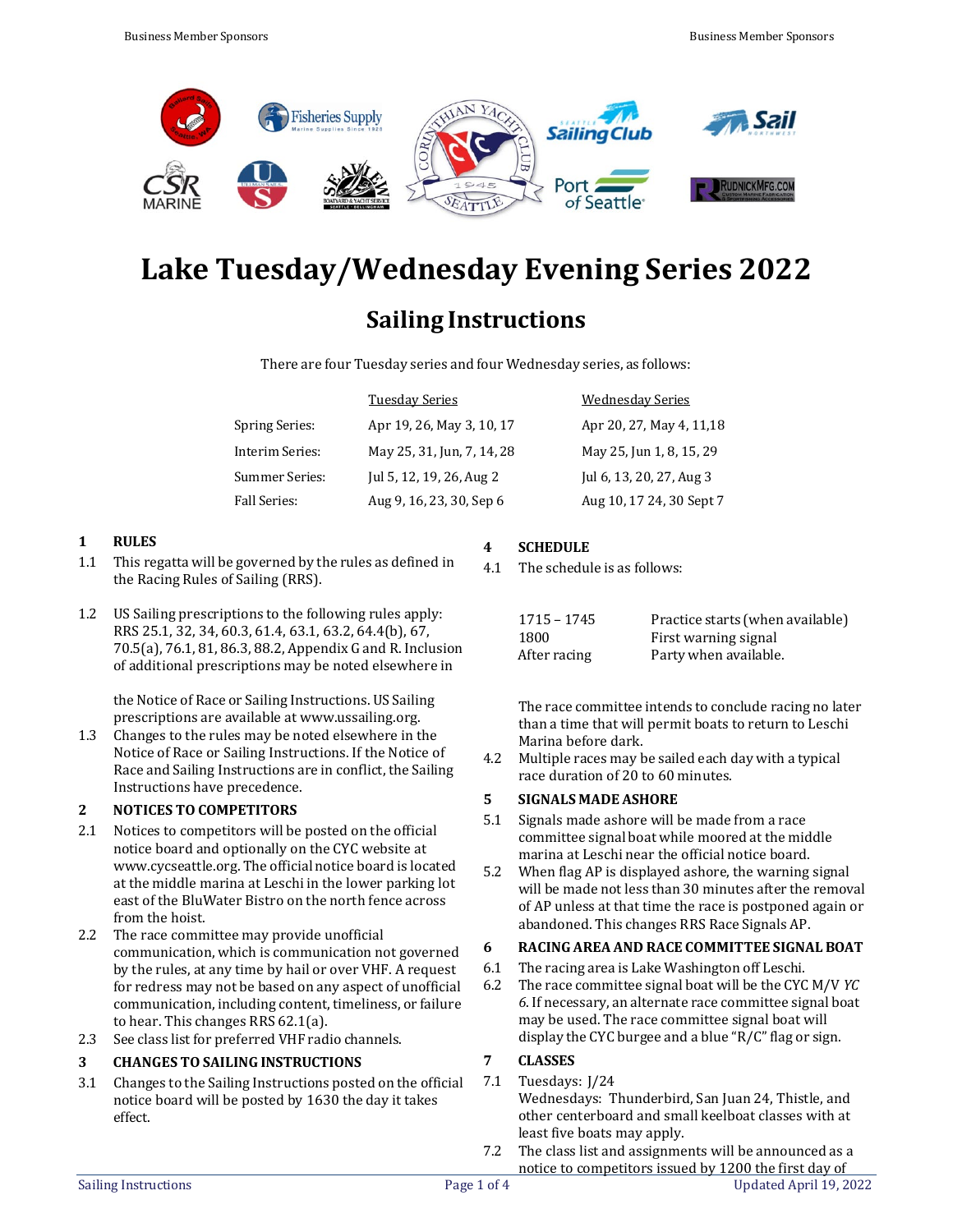

Sharing the Sailing Community

each series. Subsequent changes may be made with the same process as changes to the Sailing Instructions.

# **8 COURSES**

- 8.1 The course will be signaled from a reader board on the race committee signal boat. The course description is a series of letters on one row indicating the marks and their required sequence. The first letter displayed is the starting mark buoy, the last letter is the finishing mark buoy, and the letters between are rounding marks. The class number or symbol may precede the course for that class and must be shown if there are multiple rows. Multiple classes may be listed on one row.
- 8.2 Marks are specified in Attachment A: Mark Descriptions.
- 8.3 All rounding marks other than gate marks and mark F must be left to port. When mark F is used as a rounding mark, a boat must also cross the finishing line from the direction of the last mark when rounding, leaving F to port or starboard depending on the course. When mark S is used as a rounding mark following a leeward mark, a boat must also cross the starting line from the direction of the last mark when rounding.
- 8.4 A leeward rounding mark may be a gate mark. If one of the gate marks is missing, the course at that mark is to round the remaining mark to port.
- 8.5 If a starting or finishing mark is substituted by an object displaying flag M, repetitive sound signals are not required. This changes RRS 34(b).
- 8.6 After completing the first leg of the course, a boat shall not cross the finishing line unless she is finishing or rounding the finishing mark buoy as a rounding mark. This changes RRS 28.2. A boat that fails to observe this restriction may exonerate herself by taking a Two-Turns Penalty as described in RRS 44.2. This changes RRS 44.1 but does not change RRS 44.1(b). A boat that fails to exonerate herself will be scored Did Not Finish (DNF) without a hearing. This changes RRS 63.1 and A5. The finishing line and marks is an obstruction and not a mark for a boat required to keep clear.

# **9 THE START**

- 9.1 The starting line will be between a staff displaying an orange flag on the race committee signal boat and the course side of the starting mark buoy.
- 9.2 If a general recall for a preceding class is signaled after the warning signal of a succeeding class, then the visual signals for the succeeding class will be removed and the start of the succeeding class will be considered abandoned without further signal.
- 9.3 If a boat is subject to RRS 29.1, Individual Recall, or RRS 30, Starting Penalties, the race committee may attempt to hail her sail number directly and on VHF. This is unofficial communication as in Sailing Instructions 2.2.
- 9.4 A boat starting later than five minutes after her starting signal will be scored Did Not Start (DNS). This changes RRS A5.1.
- 9.5 A boat whose warning signal has not been made must avoid the starting area when other boats are racing but have not yet started.
- 9.6 The race committee signal boat, when a starting mark, may maneuver to maintain the starting line at any time, including while anchored.

# **10 THE FINISH**

- 10.1 The finishing line will be between a staff displaying a blue flag on the race committee signal boat and the course side of the finishing mark buoy.
- 10.2 The race committee may adjust the finishing marks to maintain the finishing line without regard to RRS 33.

# **11 TIME LIMIT**

- 11.1 The time limit is the maximum allowable time from a boat's starting signal to her finishing time or a time of day. A boat that does not finish within her time limit will be scored Did Not Finish (DNF). This changes RRS 35.
- 11.2 Time limit is 90 minutes for the first boat in class and for other boats 30 minutes after the first boat that sails the course.

# **12 PROTESTS AND PENALTIES**

- 12.1 A boat intending to protest or request redress for an incident that occurred while racing must orally notify the race committee on the signal boat as soon as reasonably possible after retiring or finishing by hail or VHF until she receives an oral confirmation from the race committee. This changes RRS 61.1(a).
- 12.2 Written protests and requests for redress must be delivered within the protest time limit to the CYC office by mail, email, or hand delivered.
- 12.3 The protest time limit will be 1700 the day after the race, except that for mail the time limit will be satisfied by mail postmarked by the day after the race and delivered by the third day after the race.
- 12.4 Hearing notices will be sent to the parties to inform them of the time and place of the hearing.
- 12.5 A boat may not protest another boat for Sailing Instructions 9.5. This changes RRS 60.1(a).
- 12.6 RRS Appendix V, Alternative Penalties, applies.

# **13 SCORING**

- 13.1 Boats will be scored in class.
- 13.2 A boat that did not start (OCS), did not sail the course (NSC), did not finish (DNF), retired (RET), or was disqualified (DSQ, DNE, DGM, UFD, BFD) shall be scored points for the finishing place one more and a boat that did not start (DNC, DNS) shall be scored points for the finishing place two more than the number boats starting, sailing the course, and finishing and not retiring or being disqualified. This changes RRS A5.2.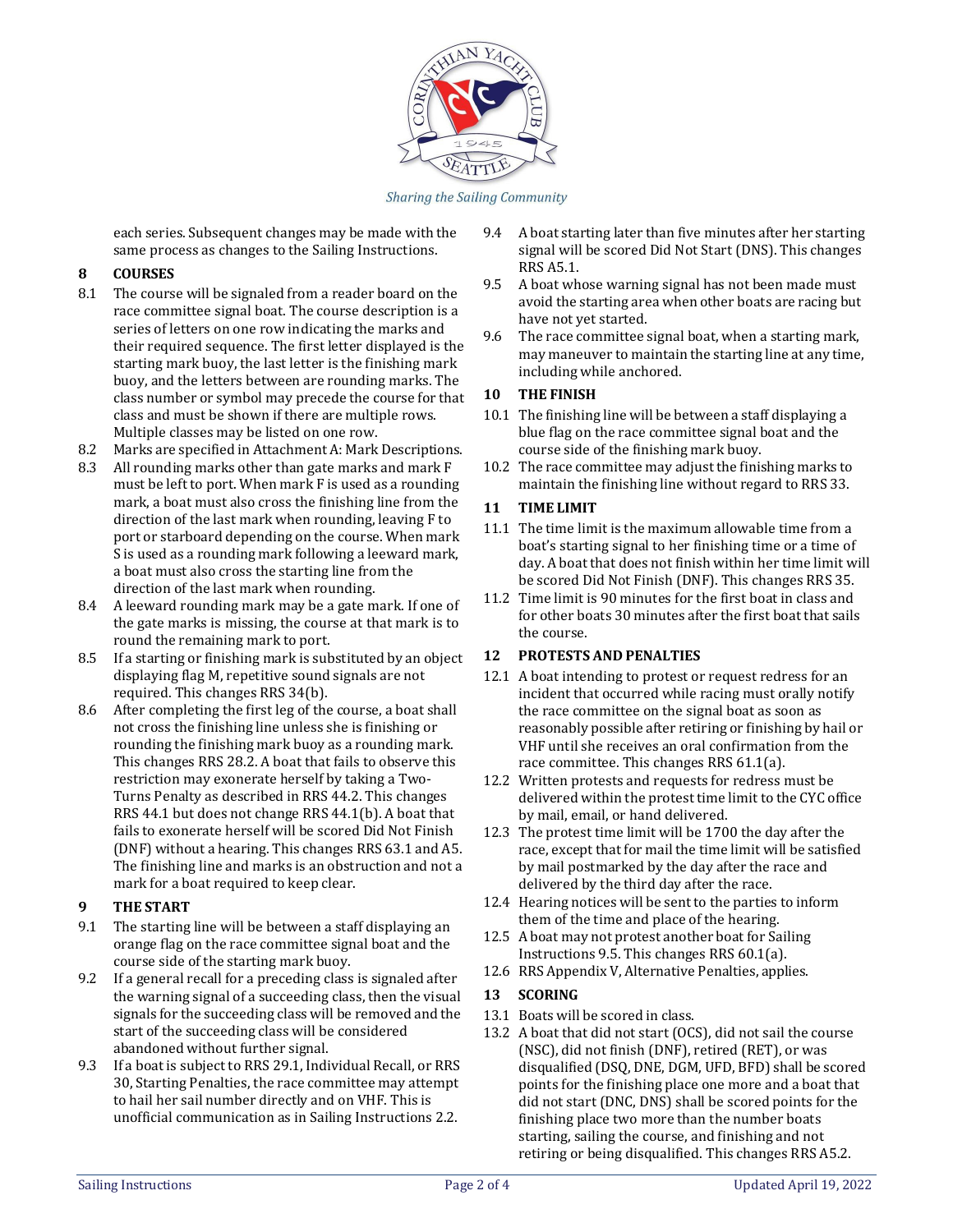

Sharing the Sailing Community

13.3 A boat's series score will be the total of her race scores, except that a boat's worst score will be excluded if at least four races are completed, two scores will be excluded if at least seven races are completed, and three scores will be excluded if at least ten races are completed. This changes RRS A2.1. One race will constitute a series. April 20 race is not scored.

# **14 EQUIPMENT AND OPERATING REQUIREMENTS [DP]**

- 14.1 Sailing is an activity that has an inherent risk of damage and injury. Competitors in this event are participating entirely at their own risk. See RRS 3, Decision to Race. The responsibility for a boat's decision to participate in a race or to continue racing is hers alone. The race organizers (organizing authority, race committee, technical committee, protest committee, host club, be responsible for damage to any boat or other property **24 class only** or the injury to any competitor, including death, sustained as a result of participation in this event. By participating in this event, each competitor agrees to release the race organizers from any and all liability associated with such competitor's participation in this event to the fullest extent permitted by law.
- 14.2 Boats must check in with the race committee signal boat at the starting area each day before their first warning signal. Boats should check in by hail unless safety requires checking in by VHF.
- 14.3 A boat that retires while racing must orally notify the race committee as soon as reasonably possible after retiring by hail or VHF.
- 14.4 For centerboard boats, competitors must wear personal floatation devices, as in RRS 40, and, for regattas November through March, must also wear a wetsuit or drysuit. These requirements apply while afloat except briefly while changing or adjusting clothing or personal equipment.

14.5

- 14.6 Keelboats must comply with the safety regulations of the US Coast Guard as identified in the Notice of Race.
- 14.7 The race committee or technical committee may inspect a boat at any time before or after racing for compliance with requirements.
- 14.8 Competitors may put biodegradable sail stops in the water when hoisting a sail. This changes RRS 47.

#### **15 SOCIAL ACTIVITIES AND AWARDS**

15.1 There will be fleet BBQs on Tuesday and Wednesday nights at the end of each series or as announced. Awards for 1st, 2nd and 3rd for the season will be awarded at the completion of the Fall series

# sponsors, or any other organization or official) will not **16. JUDGE ACTIONS ON THE WATER** - f**or Tuesday nights, in the J-**

**Members of the jury may be on or near the racing area observing racing. A vessel that has a member of the Jury on board will display a Juliet Flag.**

16.1 Protests by a boat

(a) A boat may protest another boat by acting in accordance with RRS 61.1.

A judge may respond by one of the following:

(1) No signal and remains silent. The judge did not see the incident. The protesting boat may deliver a protest in accordance with RRS 61.

(2) The display of a green flag with a sound signal means "No penalty." The protesting boat shall remove her red flag.

(3) The display of a red flag with a sound signal and identifying a boat by hailing means the identified boat shall take a penalty in accordance SI 12.6. If the boat does not take the penalty, she shall be scored DSQ without a protest hearing. This changes RRS 63.1. The protesting boat shall remove her red flag.

(b) When a judge decides that a boat has broken RRS 31 and she is not exonerated, the judge will make one sound signal, display a red flag and identify the boat by hailing. The identified boat shall take a penalty by complying SI 12.6. If the boat does not take a penalty, she shall be scored DSQ without a protest hearing. This changes RRS 63.1.

(c) Any non-action by a judge under SIs 16.1(a) or (b) shall not be grounds for a request for redress. Jury boats may be positioned anywhere in the course area and this positioning shall not be grounds for a request for redress. This changes RRS 62.1(a).